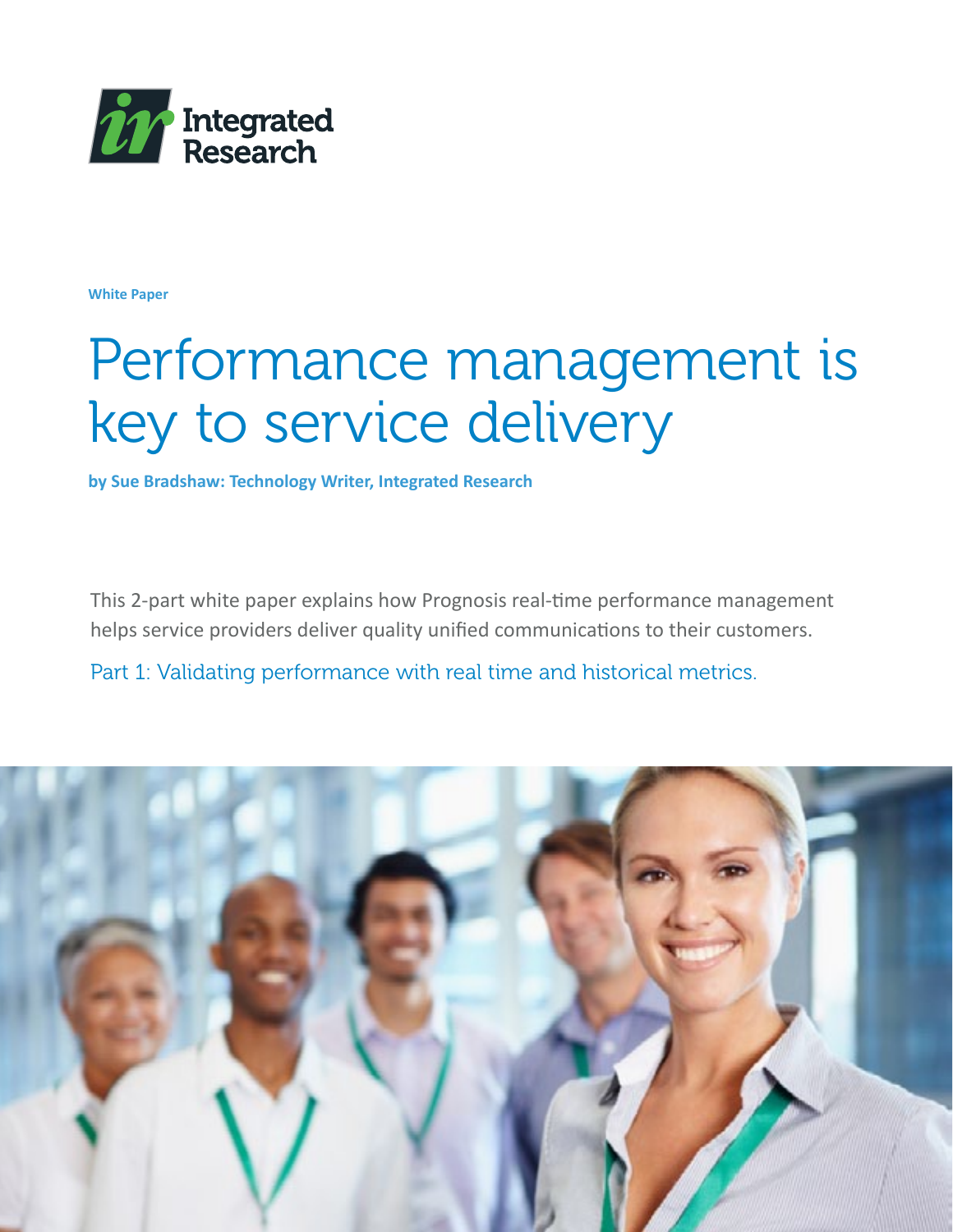### Performance management for Service Providers

As a service provider you're responsible for the performance and availability of your customers' enterprise communications. Their needs, preferences and service level agreements will determine the type of service you offer. Some of the most common service delivery models are shown below.

|                                                | Service delivery model                                                                                                         | Performance management requirements                                                                               |
|------------------------------------------------|--------------------------------------------------------------------------------------------------------------------------------|-------------------------------------------------------------------------------------------------------------------|
| $\left( \begin{matrix} 1 \end{matrix} \right)$ | <b>RIM</b>                                                                                                                     | Managing time-sensitive applications                                                                              |
|                                                | <b>Remote Infrastructure</b><br><b>Management</b><br>Remotely managing equipment<br>and systems at the customer's<br>premises. | Gaining complete insight to LAN and WAN network performance                                                       |
|                                                |                                                                                                                                | Eliminating the need for on-site presence and truck rolls                                                         |
|                                                |                                                                                                                                | Providing accurate diagnosis, identification and issue reporting                                                  |
|                                                |                                                                                                                                | Monitoring customers' environments proactively to avoid failures                                                  |
|                                                |                                                                                                                                | Using remote tools and repeatable processes.                                                                      |
| $\left( 2\right)$                              | <b>ITO</b>                                                                                                                     | Delivering time-sensitive applications                                                                            |
|                                                | <b>IT Outsourcing:</b>                                                                                                         | Providing accurate diagnosis, identification and issue reporting                                                  |
|                                                | <b>Outsourcing IT functions</b><br>that can be done more cost<br>effectively than in-house.                                    | Managing risks and crises                                                                                         |
|                                                |                                                                                                                                | Managing project quality and timeliness                                                                           |
|                                                |                                                                                                                                | Ensuring accountability and service delivery reporting.                                                           |
| 3                                              | <b>BPO</b><br><b>Business Process Outsourcing</b>                                                                              | Managing complex back office functions and business support like help desk,<br>HR and procurement                 |
|                                                | <b>Outsourcing specific business</b><br>process tasks such as payroll.                                                         | Ensuring delivery of service level agreements and KPI reporting                                                   |
|                                                |                                                                                                                                | Managing incentives for high performance                                                                          |
|                                                |                                                                                                                                | Being responsive to change by keeping one step ahead                                                              |
|                                                |                                                                                                                                | Ensuring service levels and milestones are met                                                                    |
|                                                |                                                                                                                                | Gaining visibility into day to day service delivery to avoid shadow<br>organizations emerging within the business |
|                                                |                                                                                                                                | Avoiding dissatisfaction with service level delivery                                                              |
|                                                |                                                                                                                                | Aligning technology with business goals.                                                                          |
| $\left( 4\right)$                              | <b>UCaaS</b>                                                                                                                   | Gaining complete insight to LAN and WAN network performance                                                       |
|                                                | <b>Unified Communications as a</b><br><b>Service</b>                                                                           | Monitoring systems and networks 24/7                                                                              |
|                                                |                                                                                                                                | Acknowledging and responding to faults                                                                            |
|                                                | Providing both equipment and<br>services to clients.                                                                           | Remotely diagnosing performance and quality problems                                                              |
|                                                |                                                                                                                                | Producing customer-branded monthly reports                                                                        |
|                                                |                                                                                                                                | Analysing IP network and application performance.                                                                 |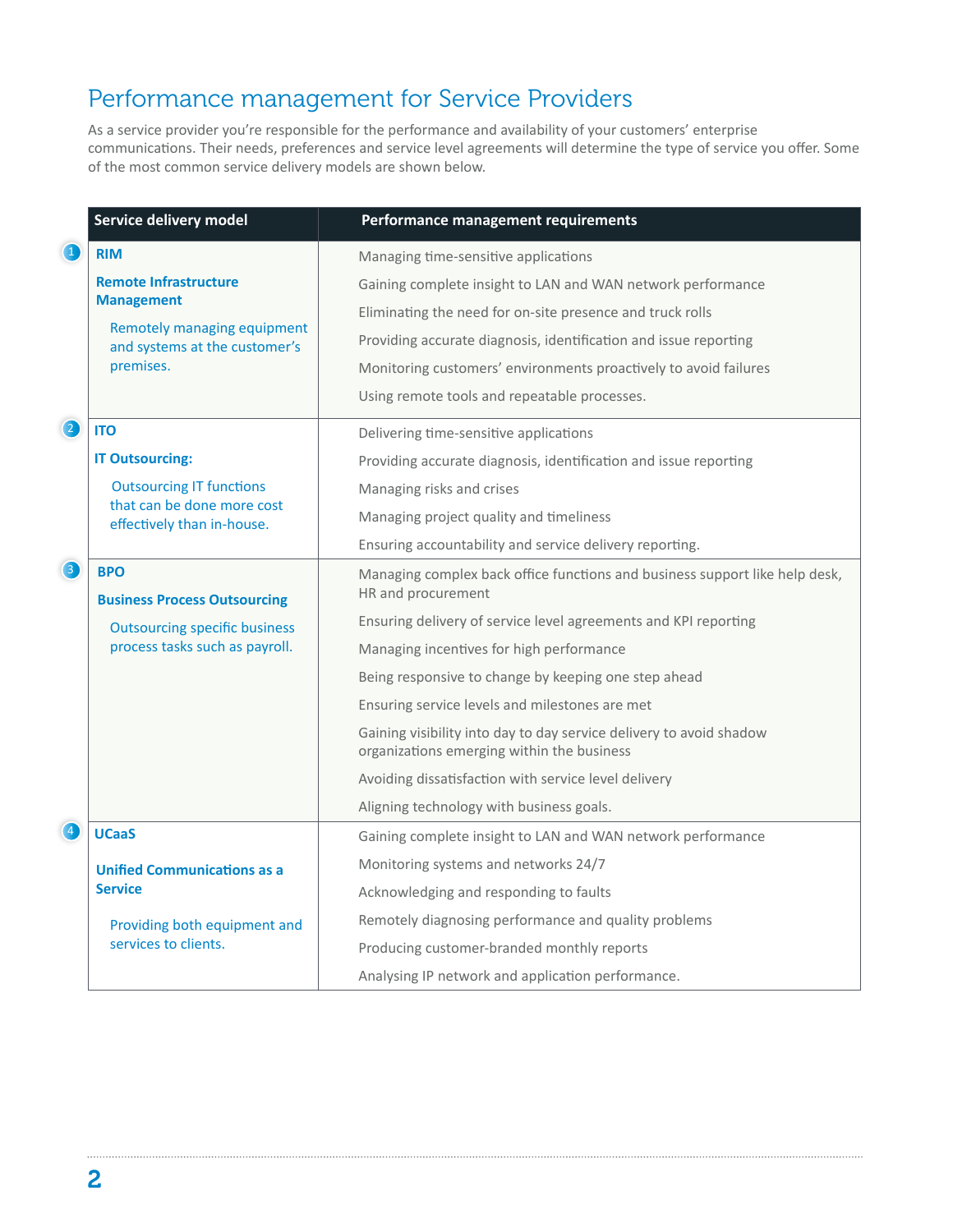When customers choose you as their service provider, they're not just looking for another vendor. They need a trusted advisor who can supply valuable advice and support on a wide variety of technical issues. If you can answer questions like those below, and validate them with supporting metrics, you make your value abundantly clear.

- What specifically have we done for you today?
- What issues have we prevented?
- How have we saved you money?
- What should your top IT hardware and software investments be and why?
- How can IT do a better job of supporting your core business?
- Where is your network at risk?

Cross platform end-to-end UC performance management plays a critical part in helping you provide these answers. By monitoring quality, availability, throughput and capacity you can be proactive in managing issues that can impact your customers' communications abilities, and move beyond a reactive, break-fix model of traditional IT service and support.

Making the transition from service provider to trusted advisor also enables you to :

- 1. Safeguard your clients' communications needs; removing the impetus for them to look for an alternate service provider, thereby helping you secure your user base.
- 2. Participate in internal planning; helping clients identify new efficiencies and services. If your customers see you as a provider that goes the extra mile and anticipates problems before they occur, your position within the organization becomes more entrenched.

Clients are likely to need your help with:

- Identifying and understanding technology challenges
- Delivering and deploying solutions, including hardware, software and applications
- Training users on new products and services
- Providing ongoing technical service and support.
- 3. Potentially pursue new business models:
	- Designing communications solutions based on their business goals
	- Selecting appropriate vendors and products, including those outside of your vendor partners

### Drive your success

Ultimately, despite the complexities and challenges associated with the deployment and operation of any technology, it's the experiences of its stakeholders that will define your success or failure. And because UC has broad reach within an organization any failure will be felt widely. When a communications system becomes noticeable to users, it's often for the wrong reasons like poor voice quality, disconnected calls, echo and feedback, out of sync updates between Presence servers, poor video quality and so on.

By using end-to-end UC ecosystem management from the PSTN to each endpoint and everything in between, you'll be able to ensure a quality experience for customers, partners and staff.

#### Visibility and insight

There may still be times when something occurs that is completely unexpected or outside your control. When that happens, it's critical that you can identify and resolve the problem promptly through broad and deep visibility into the entire UC ecosystem. One of the reasons problems can take months to resolve, and is echoed in frequent laments of voice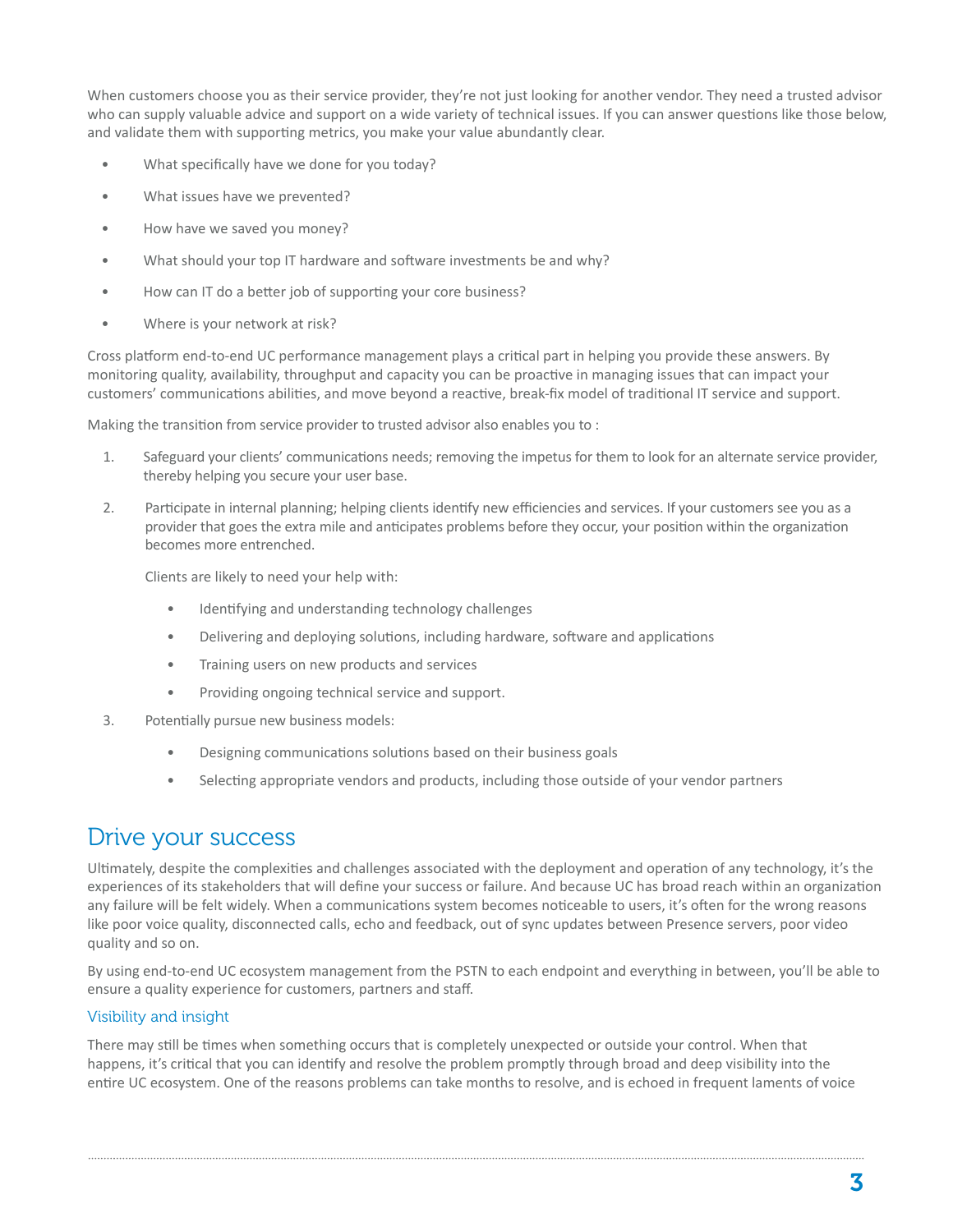administrators, is that they are blind to the root causes of problems. They just cannot see where they lie, and can often be looking in the wrong place. One voice administrator provided the following anecdote "Our voice quality problems were intermittent and affected internal, external, long distance and local calls" he said. People were experiencing calls that were not only of poor quality but in some cases were just being disconnected, or dropped in the middle of the conversation, and no matter how we tried to piece the bits together we couldn't."

Engineers spent many hours looking at the problems. One by one, they went through all the switches, looking at the QoS settings of each. Everything appeared to be configured the same even though there were just a couple of ports that were experiencing quality issues.

This administrator has a close relationship with his company's service provider, and between them they spent months investigating the issues. "Traces showed that problem calls went out on specific trunks so we were looking at SIP trunks," he added, "but we were going down the wrong path because it ended up being an incorrectly configured data port on one of our switches. All ports should be configured full duplex, and one port was not configured that way. It was creating packet loss and the media gateway was connecting to the port that was giving us problems."

#### Proactive performance management

Smart service providers keep a close eye on and can see deep into the customer's infrastructure to understand in great detail how UC is being used and where greater efficiencies, cost savings and benefits can be achieved. Real time performance management insight gives you the ability to look at what is happening within a client's UC infrastructure and diagnose issues before they develop into problems.

Successful SPs are able to leverage near-constant visibility into client business networks to predict and avert failures. This helps build a deeper, more trusted relationship with clients. Clients of SPs tend to stay for the long-term, and once that relationship is established the opportunity for cross and up-selling increases. This allows for proactive recommendations for remedial action, which can often lead to further sales.

For more information about how Prognosis can help you maintain and grow your role as trusted advisor to your clients please visit our [resource center.](http://www.prognosis.com/resources/)

Part two of this white paper discusses some of the real time and historical metrics to validate service delivery and will be available to download in late July 2013.